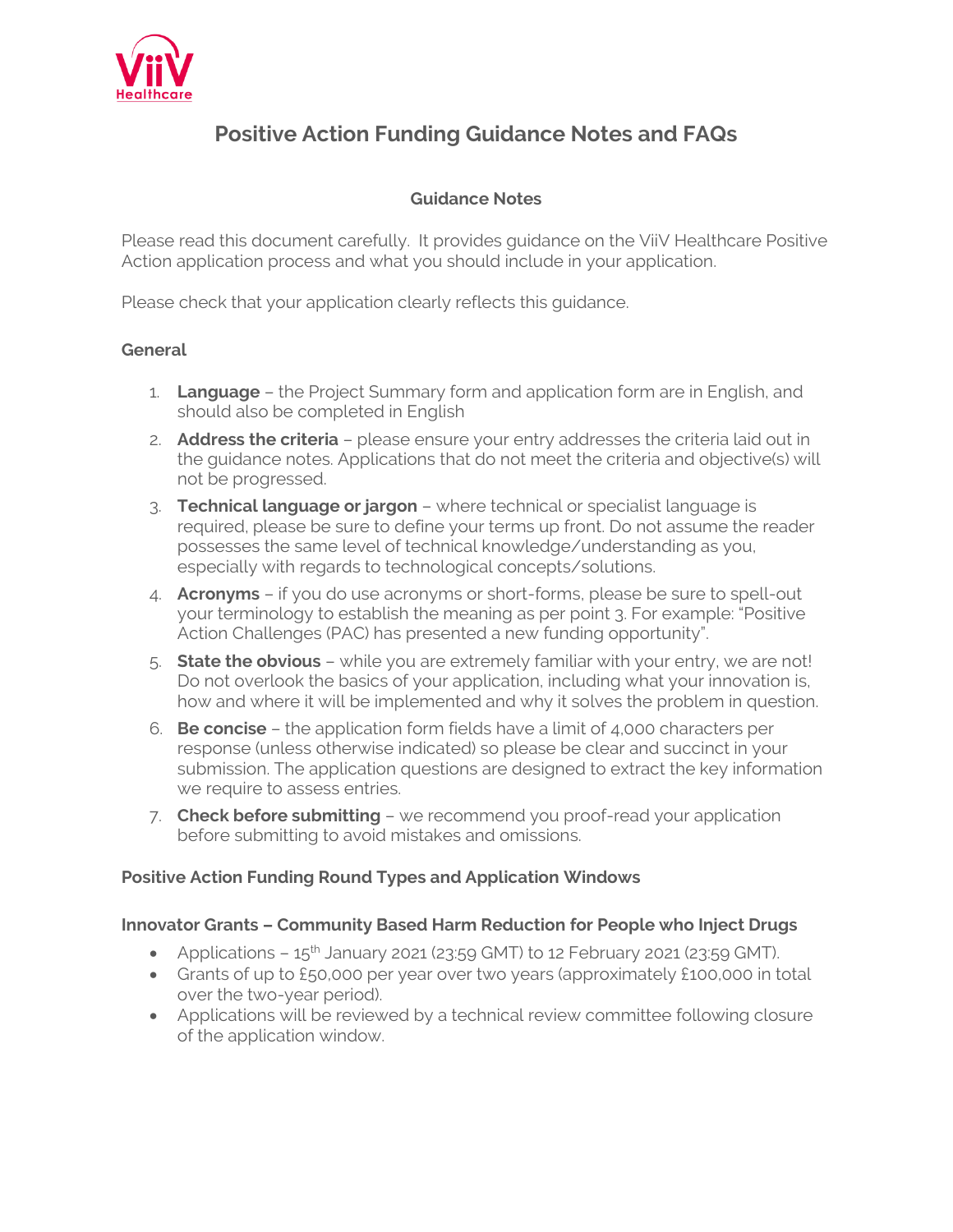

# **Momentum Grants – Two Rounds in 2021**

- Round 1 Applications  $26<sup>th</sup>$  March 2021 (00:01 BST) to  $23<sup>rd</sup>$  April 2021 (23:59 BST) 2021.
- Round 2 Applications  $05^{th}$  July 2021 (00:01 BST) to 30<sup>th</sup> July 2021 (23:59 BST)
- Grants of up to £100,000 per year over three years (approximately £300,000 in total over the three-year period). Applications will be reviewed by a technical review committee following closure of the application window.

# **Flexible Fund 2021- HIV Prevention**

- Focused on **supporting digital HIV prevention campaigns for priority populations.**
- Grants of up to £75,000 will be awarded over a 12-month period.
- This call for proposals is for non-governmental organisations (NGOs) and/or community-based organisations (CBOs) based in Belarus, Kazakhstan, Kyrgyzstan, Russia, Tajikistan, Ukraine and Uzbekistan.
- Application invited from 3<sup>rd</sup> September 2021 (00:01 BST) to 22<sup>nd</sup> September 2021 (23:59 BST)

All applications **must** be received by the closing dates outlined above to be considered for funding.

Specific application deadlines for all funding rounds are available on the ViiV [website.](https://www.viivhealthcare.com/positiveaction)

# **Geography**

Geographic focus is outlined in the guidance notes for the relevant funding rounds.

# **Funding criteria**

Who can apply?

Non-governmental and community-based organisations that can deliver change at a community level through their links with or representation of the communities affected especially adolescents, young people, gay men and other men who have sex with men, people who inject drugs, sex workers and transgender men and women.

The Momentum Round 3 2021 is a closed call for proposals with invitation to scalable projects supporting children and early adolescents 0-14 years old.

# **New vs. Existing Projects**

**For Innovator Funding**, your project must consist of new work. It can include projects transferred to a new location (s) and/or include the expansion of a recently evaluated model or pilot. It may not be a continuation of a previously funded activity/service.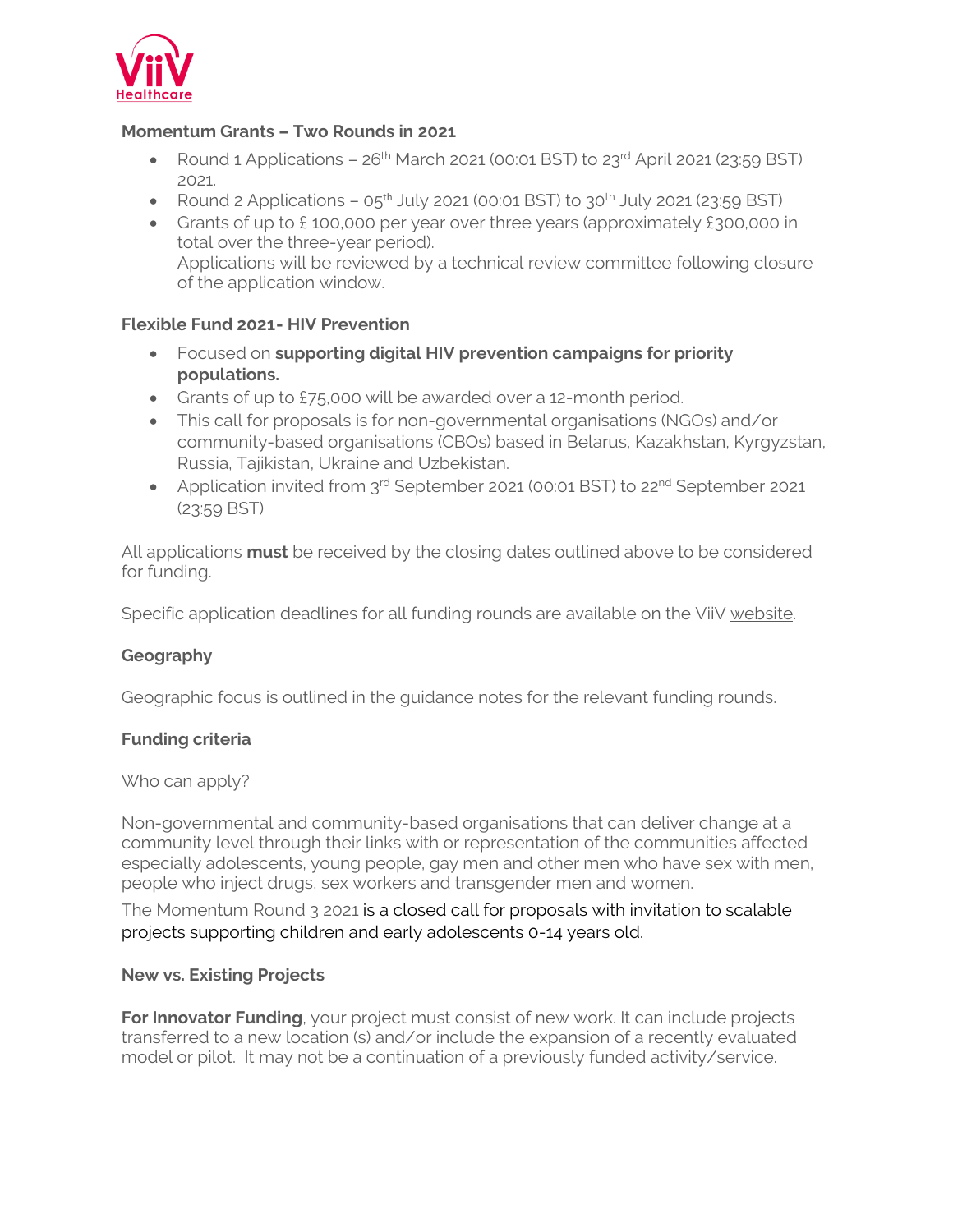

**For Momentum funding**, your project should consist of scaling up a model that has shown to be effective in the focus area of the call. It cannot be a pilot project.

# **Community Focus**

Positive Action believes that engaging local communities is critical to addressing the drivers of health and life inequalities, it therefore seeks to promote community responses that work at the level of changing beliefs, attitudes and behaviours to improve health and rights at the community level.

Community engagement, participation and/or leadership are mandatory requirements for all Positive Action grants: your proposal must demonstrate how your work will engage, involve empower and benefit affected communities.

# **Topic Areas**

Your application should be specific in describing how the interventions that you want to implement is going to contribute to addressing the Challenge or thematic area. Full details are available on the website and platforming the Guidance note.

# **Positive Action Online Application and Grant Management System**

Please submit your application via our CyberGrants online application system.

Please do not email applications to ViiV Healthcare or Positive Action staff members or Positive Action mailboxes. We will only accept applications via the CyberGrants online application system. If you have any problems accessing the online system please review the FAQs in this document and/or contact the Positive Action mailbox i.e[.](mailto:%20WW.PositiveAction@viivhealthcare.com)  [WW.PositiveAction@viivhealthcare.com](mailto:%20WW.PositiveAction@viivhealthcare.com)

# **Completing Your Application**

The application form requires you to outline the intervention that your organisation is trying to implement, how you will address the issue, what it is that you are trying to understand and your capabilities to respond. It will also require completion of a detailed budget and selection of indicators. Please ensure you complete the application on the CyberGrants online platform in full and ensure that it meets the detailed application criteria.

Applications that are not well aligned to our criteria will not be taken further. We request that applicants maintain the confidentiality of the application, their credentials and do not disseminate them to any other person outside of their organisation.

Should your application be successful, the content will be shared with our partner the Charities Aid Foundation, who will carry out the due diligence verification and eventual payment. As part of their due diligence verification, they may require additional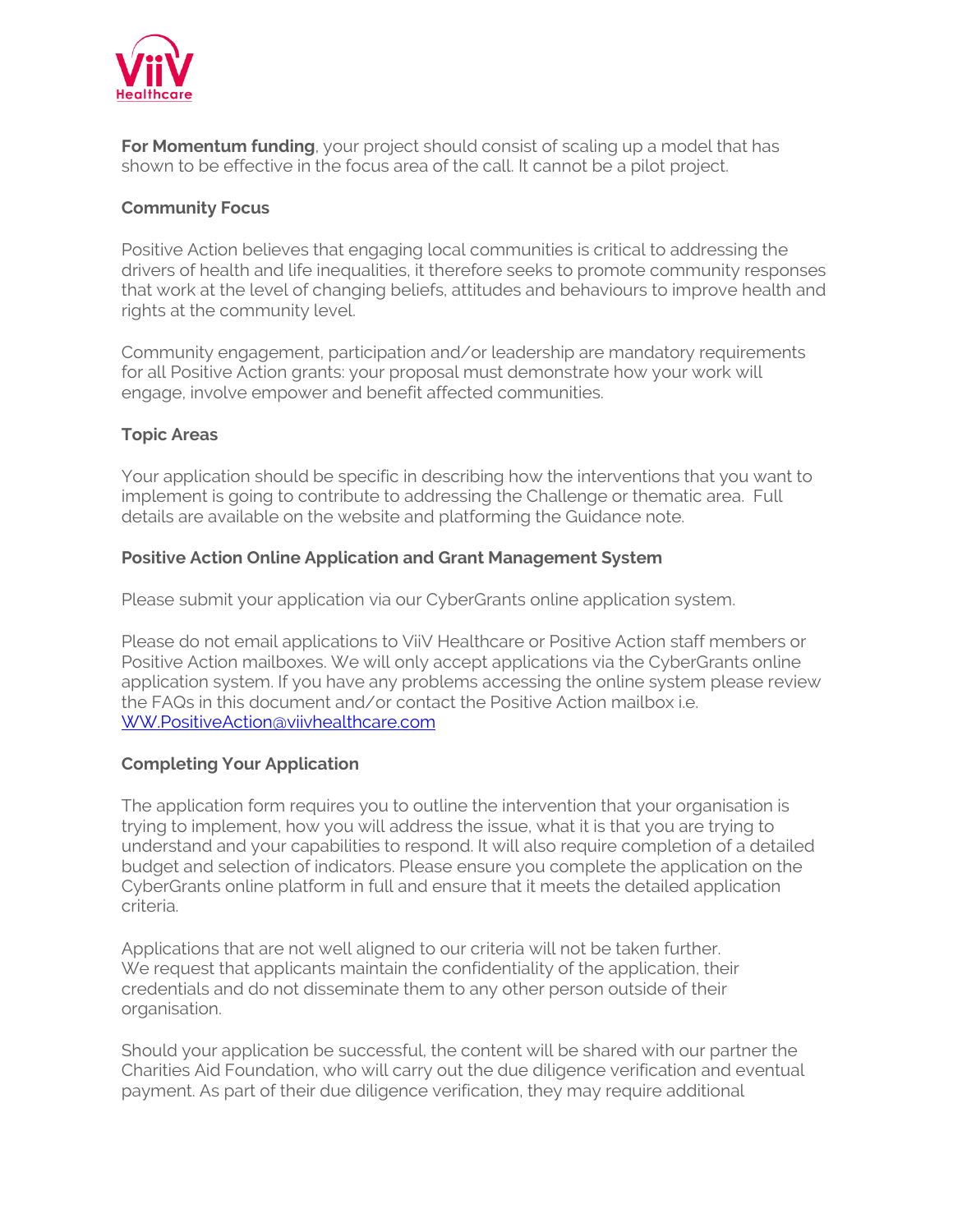

information. You will be contacted if this is required. As part of this you will be asked to sign up to CAF's terms and conditions.

Charities Aid Foundation undertakes due diligence verification on all the grants made through the ViiV Healthcare Positive Action Fund and will need to contact you regarding your application. The data collected in the Application Form will be provided to them.

Please remember to upload all required attachments for CAF, including the completed letter of declaration, contact details of your trustees, proof of your organisation's registered status and a copy of your last set of audited accounts. Details are provided in the application form.

#### **The Positive Action Application Process**

The Positive Action application, review and grant/award process can take up to three months to complete. The following outlines the review process for Positive Action calls for proposals for Challenges and Innovator Funding:

- 1. Positive Action Funding Rounds and themes announced via website
- 2. Funding Round opens (week 1)
- 3. Funding Round closes (end of week 4/6)
- 4. Judging Panel and Technical Review Committee meets (week 6/8)
- 5. Recommended applications passed to CAF for verification (week 7/9)
- 6. Additional information and documentation may be requested
- 7. Final decision and contracting (week 12+)

Timings are indicative.

#### **Multiple Proposals**

As a rule, Non-Governmental Organisations (NGOs) and/or Community Based Organisations (CBOs) should not apply for more than one grant in a call for proposals. However, we may consider applications from the same organisation wanting to implement in different countries or locations.

# **1. Financial Eligibility Requirements**

The online application system will require you to enter a detailed budget. This should show spending for each year of the project against lines including any capital costs, staffing, travel, training, monitoring and evaluation, and communications.

Please download, complete and attach the budget template provided in the application form.

We do not provide grants of more than 50% of an organisation's total annual revenue (income) in low- and middle-income countries and 25% of an organisation's total annual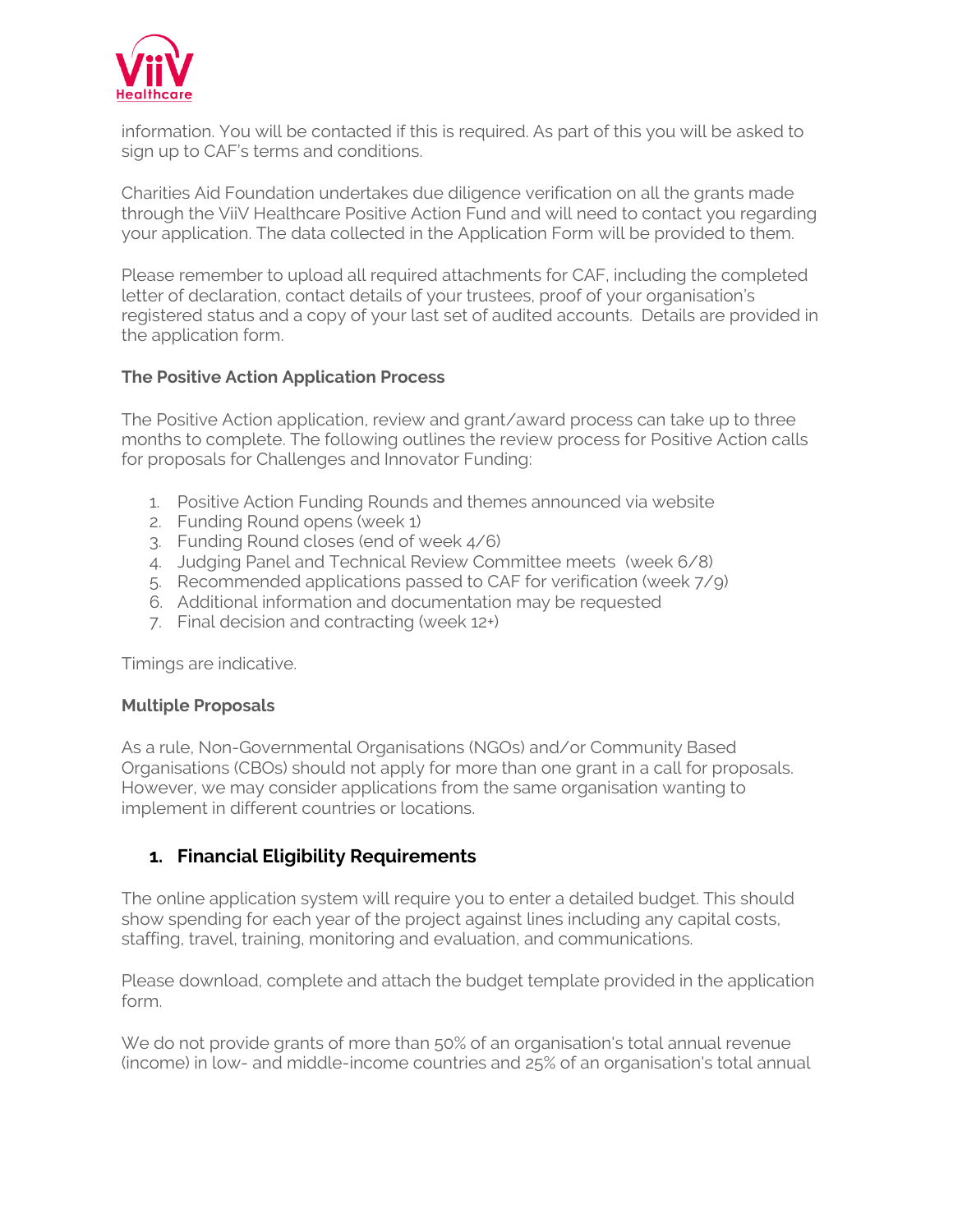

revenue (income) in high income countries1 (or 10% over a 12-month period for US-based organisations). You will need to provide your current annual income, in GBP, for the last 12months and the most recent 12-month accounting period

You will be required to provide a list of any existing secured funding your organisation has received or will receive from ViiV Healthcare for any project/work in this last 12months. Please do not include this application in this list.

#### **Please note the following:**

The total grant amount cannot account for more than 50% of an organisation's overall income for countries in LICS/MICS.

85% of project budgets must be spent in country; and

Overheads over 15% of the total project budget will not be accepted.

Budgets will be strictly adhered to – do not request more than the allowable amount as you will not be able to submit your application.

We request that all budgets are submitted in Pound Sterling (at the prevailing rate of exchange). You must include an annual and total budget for your project in Pound Sterling to be considered for funding.

#### **Monitoring and Evaluation**

Please review the Positive Action results framework to ensure that your indicators are aligned and ensure that you review all displayed mandatory indicators plus appropriate optional indicators prior to submission. Please note that mandatory indicators are preselected for all funding rounds. Indicators will be finalised with your grant manager if your application is successful.

You will be required to complete reporting templates (narrative, financial and indicator reporting) on a six and 12 monthly basis as detailed in the application.

# **AMPLIFY IMPACT**

Positive Action's strategy will be achieved through grant making augmented by the AMPLIFY IMPACT approach which is a series of support measures designed to facilitate joined up impact, ongoing learning and improvement in the achievement of our new strategy.

**You must clearly stipulate on the application form whether you will require Amplify Impact. Please check for further details in the relevant guidance notes.** 

AMPLIFY IMPACT will be achieved through:

<sup>&</sup>lt;sup>1</sup> [World Bank Country and Lending Groups](https://datahelpdesk.worldbank.org/knowledgebase/articles/906519-world-bank-country-and-lending-groups) – World Bank Data Help Desk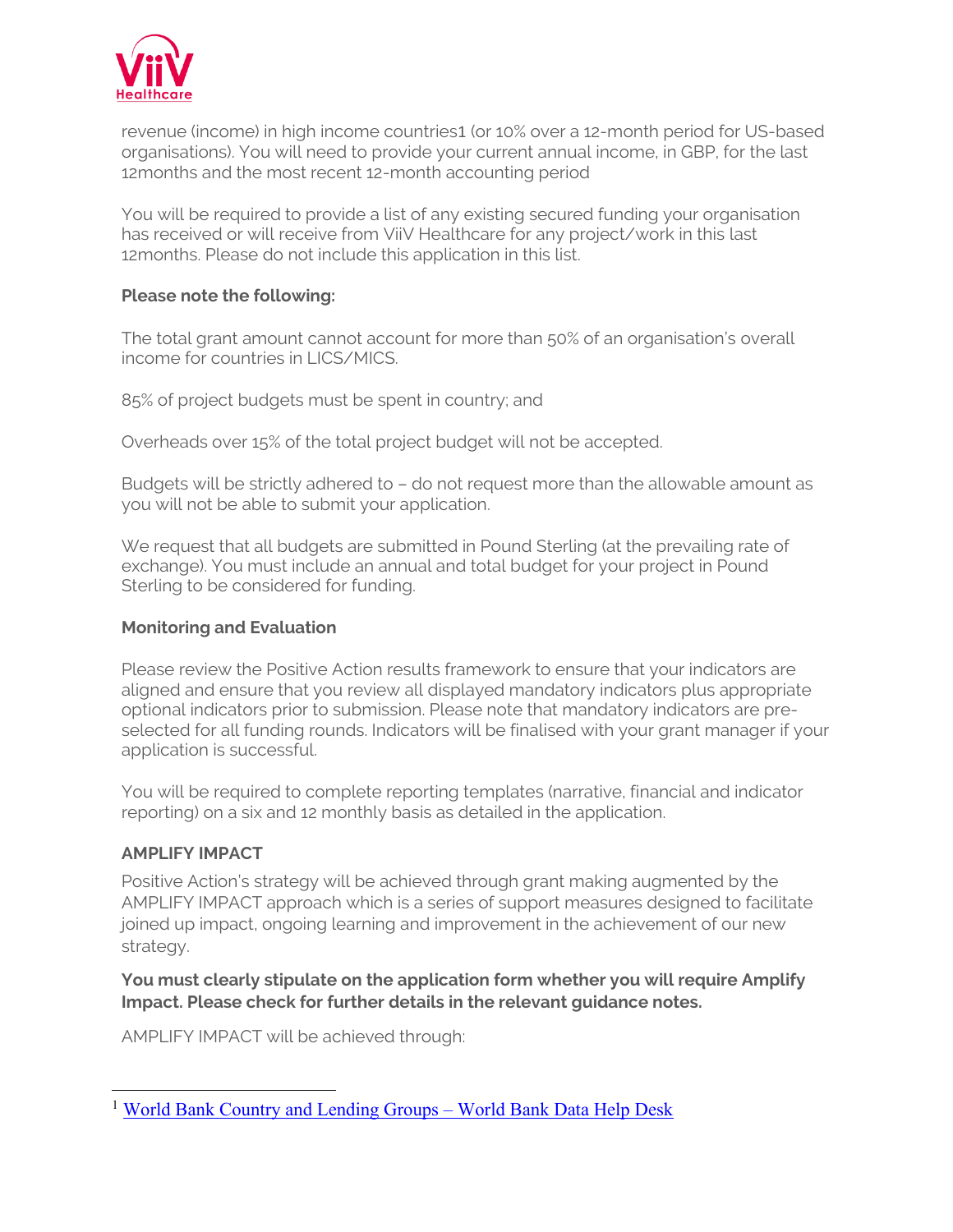

- a) **Accompaniment**: support for organisational development and programmatic technical support. An additional 10% top up of your recommended grant amount is provided.
- b) **Skills Connector**: GSK/ViiV employees provide advice and **short-term**, longdistance, specialised support to grantees. Support will range from 3 hours – 10 days (per year) and will focus on the following broad areas:
	- Business Development & Change Management
	- Communications (media, messaging and publicity)
	- Data Management and Knowledge Transfer (enhancing data value and distribution
	- Information Technology (IT) (networking and infrastructure)
	- Representation and Influence (public speaking, effective representation
	- Sales and/or Marketing (promoting services, securing clients, raising money)

# **Attachments**

The only documents to be uploaded are the templates that are provided in the application portal (budget template; data template; evaluation template; referee template). Your application should **NOT** be submitted with any other attachments.

If your application is recommended for Charities Aid Foundation (CAF) verification, you will be requested by CAF to provide the following documents as part of the verification process. **Please do not upload any of these documents onto the cybergrants system.** 

- A letter of declaration, printed on your official headed paper and signed by a legal representative of your organisation
- A list of your trustees with contact details (full name, personal address and date of birth of trustees
- Proof of your organisation's registration as a not for profit or charitable organisation
- A copy of your latest audited accounts
- A copy of your governing document
- Proof of bank account
- Annual accounts

If a partnership or consortium is deemed as sub-granting in terms of use of granted funds, CAF will also need to verify these organisations (depending on relationship or setup).

# **References and Verification**

Two references are required. References should have knowledge of your organisation's work and should include a named contact with phone number and email. References must use the template embedded on the application portal and tick the box in the template confirming that you have their permission to share their personal details with ViiV Healthcare Positive Action.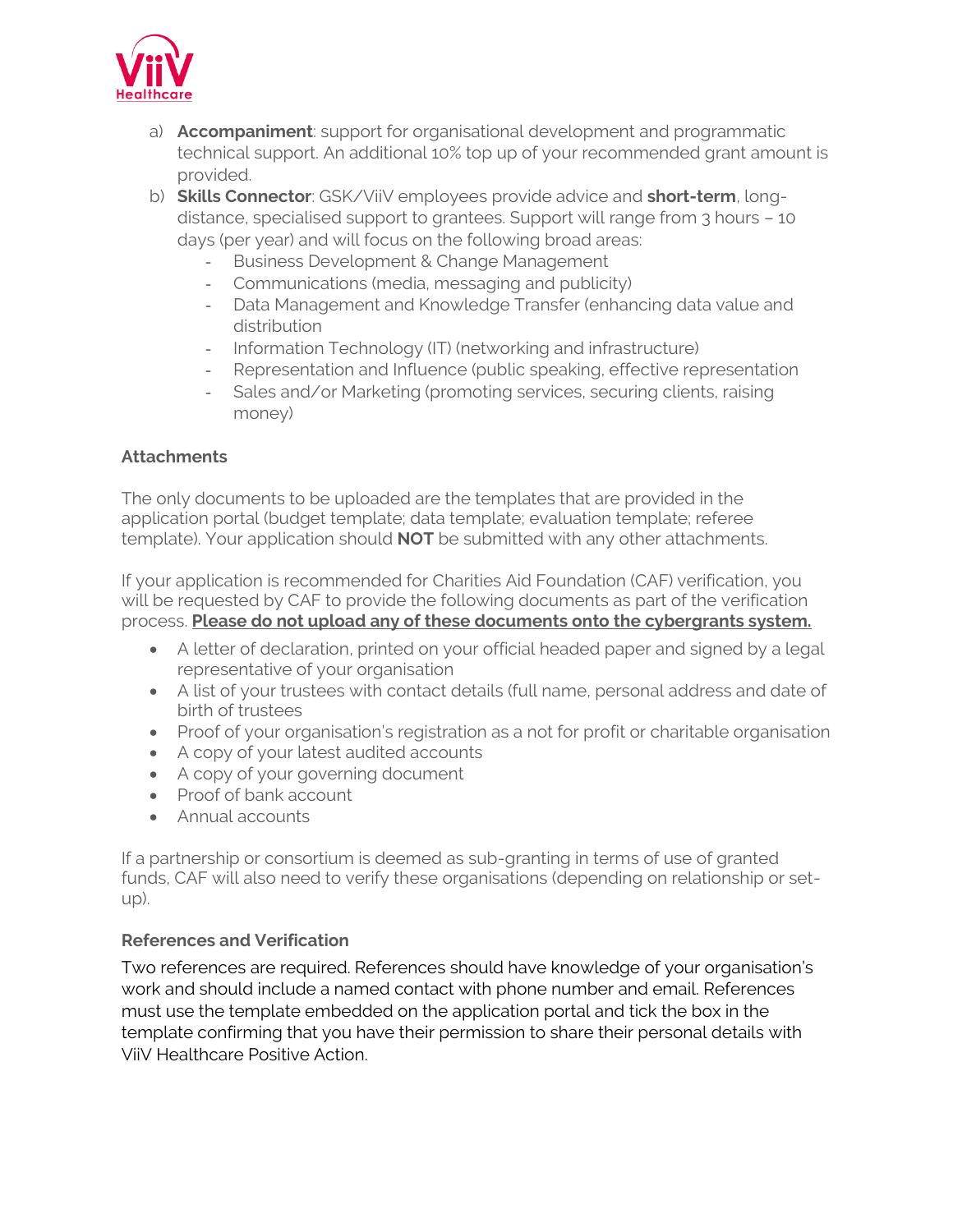

## Please do not upload any additional documents to support your reference, we will only accept and review your completed "reference template".

If your funding is recommended for funding, verification of your organisation's charitable status is required before funding is made available. Verification will be undertaken by the Charities Aid Foundation (CAF). Please see the FAQs for more details on verification.

# **FAQs**

# **Eligibility:**

Q: What are the funding opportunities under the new Positive Action Strategy? A: The new Positive Action strategy has two funding streams which are called Community Strategic Initiatives (CSI) and Breakthrough.

Q. What are the different types of grants?

A. There are two types of grants under the CSI which are Innovator and Momentum. Innovator grants are up to £ 50K per year, over a two- year period and Momentum grants are up to £100k per year over a three-year period.

Q. How do I know if I am eligible for a grant?

A. Eligibility criteria is defined at the start of each funding round, which is announced on the Positive Action Website.

Q. Can I submit a proposal that is not aligned to the funding round? A. No, you will not be able to submit a proposal that is not aligned to the funding round.

Q. Am I able to submit more than one application per funding round? A. We request that you submit only one application per organisation per funding round. It is possible to submit more than one if you are submitting for more than one location or geography.

Q. Am I able to submit more than one application per funding year? A. If you meet the eligibility criteria for the different themes, you are permitted to submit more than one application per funding year.

Q: I already have a grant from Positive Action in 2018 or 2019, do I need to use the CyberGrants system to Report on my project?

A: No, you are not required to use the CyberGrants system. Please continue to use the Salesforce system to report on the progress of your project.

#### **Review:**

Q. What happens once my application is submitted?

A. Your application will go through an internal review to ensure that you meet the eligibility criteria and then it will be shared with an independent external review committee called the Technical Review Committee (TRC) for CSI.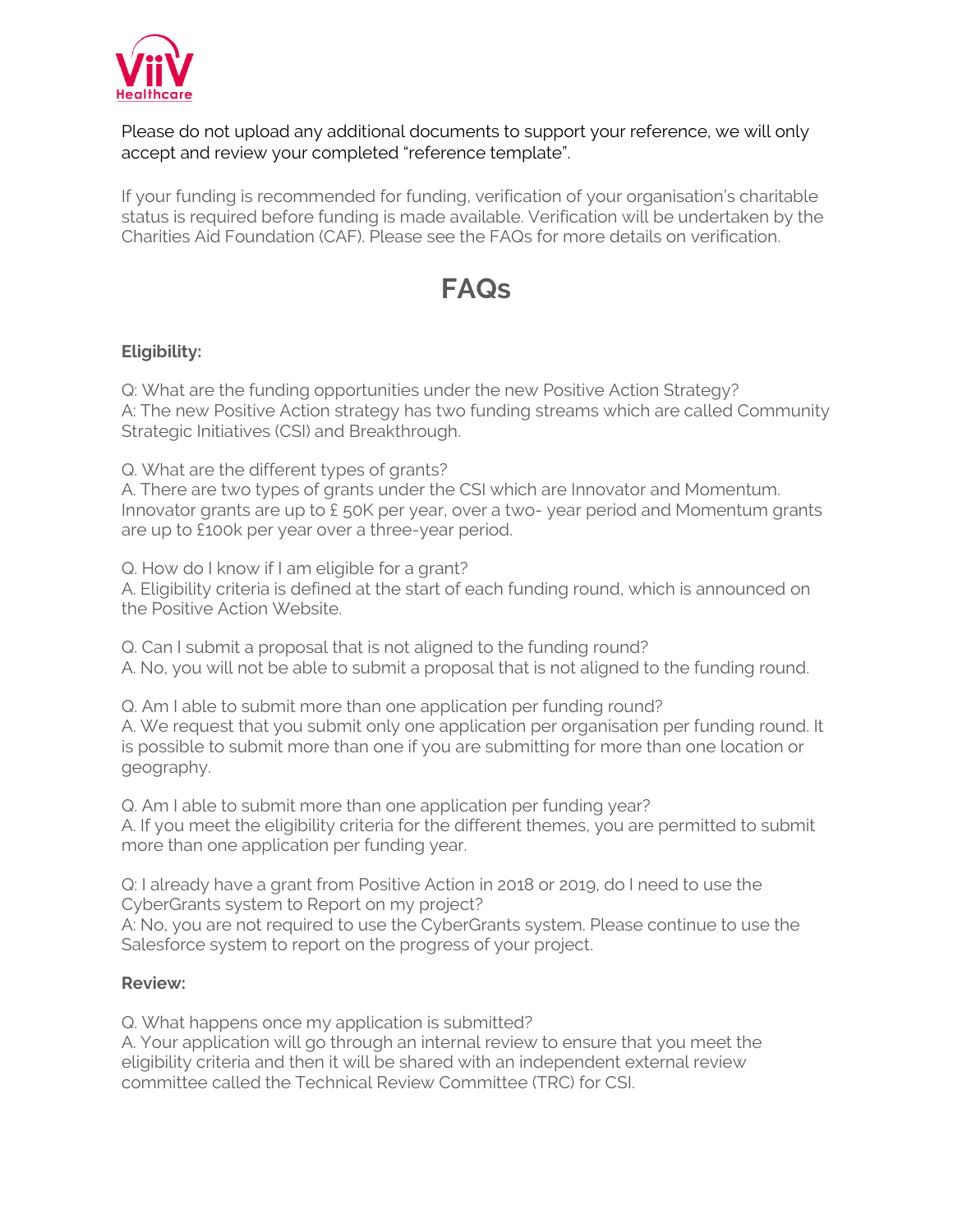

Q. How long does the review process take?

A. The review process takes between 4 - 6 weeks after closure of the funding window.

Q. What happens during the review process?

A. The Positive Action team reviews your proposal for eligibility after which the external review board reviews it for technical merit. The highest scoring applications are discussed and the TRC makes a decision to recommend or not recommend for funding. These recommended applications are then reviewed by the Positive Action Grants and Donations Committee who recommend or do not recommend for CAF verification.

Q. Do I receive comments or feedback TRC?

A. The TRC is not able to provide detailed comments on your application but does provide general feedback for consideration.

Q: What happens if my application is not recommended for verification? A. We have limited funding available and difficult decisions need to be made. Unfortunately, if you are not recommended for due diligence verification it means that your application will not be considered further.

Q. If my application is not recommended for due diligence verification, can I resubmit the application?

A. Unfortunately you are not able to resubmit the application.

# **Grant Size:**

Q. What are the sizes of the different grants?

A. Typically, the Innovator grants are up to £50 000 per year over a two-year period, and the Momentum grants are up to £100 000 per year over a three-year period.

Q. Can I apply for larger amounts?

A. No, your application will only be considered if it falls within the different ranges defined on the website.

Q. Can I apply for smaller amounts?

A. Yes, you can apply for grants that are below the amounts stated.

Q. Why are Breakthrough grants only by invitation?

A. Breakthrough investments build on strategic partnerships that have been built over a period of time and focus on workstreams that may have already started or been initiated.

# **Reporting:**

Q. How often do I need to report?

A. The reporting requirements are the same for Community Strategic Initiatives and Breakthrough. You are required to submit a 6 monthly narrative report as per the provided template on CyberGrants and a 12 monthly narrative and financial report.

Q. When do I have to define or select my indicators?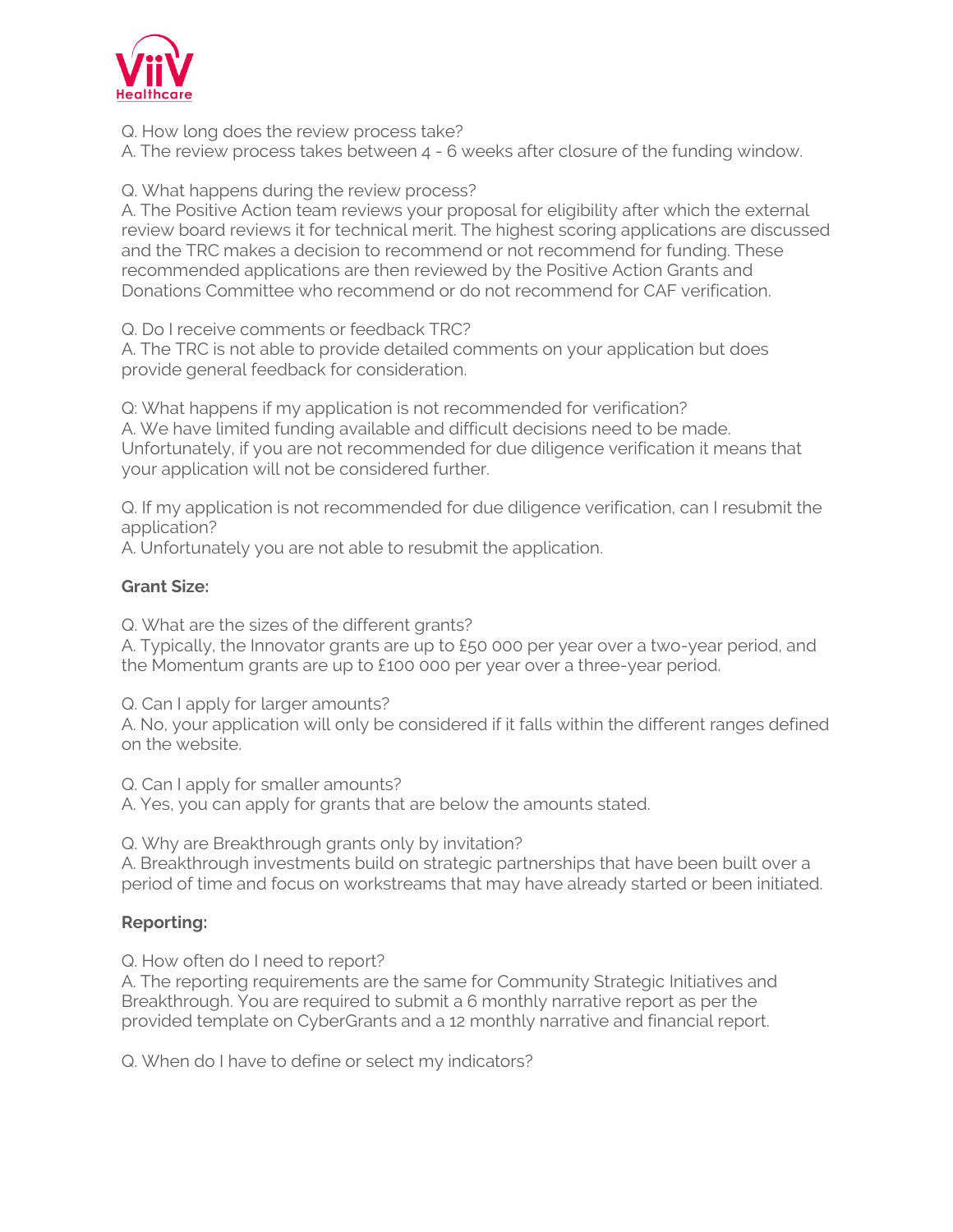

A. You will have an opportunity to select the relevant indicators when you develop your project proposal. Indicators will be finalised in your first meeting with your grant manager.

Q. Will I have a grant manager? A. Yes, all grant recipients will be allocated a grant manager who will be assigned to you as soon as your contract has been signed.

Q. How will I get in touch with my grant manager? A. Your manager will contact you to set up your first call.

Q. How often do I need to engage with my grant manager? A. We suggest a minimum of three times per year, any more than this will be up to you and your grant manager to decide.

Q. What happens if I don't hear from my grant manager? A. Please contact the respective Positive Action Manager, information which can be found on the Positive Action website.

# **Amplify Impact - Technical assistance (for CSI grants only):**

Q. How much funding is available for technical assistance? A. An amount of up to 10% of your total grant budget can be added onto your grant for Accompaniment once approved.

Q. How do I access technical assistance?

A. You will need to agree the type of technical assistance (Accompaniment or Skills Connector) with your grant manager and once agreed you will be able to access technical assistance from agreed TA providers.

Q. Who is responsible for paying and contracting the TA provider? A. This is your responsibility and you will be required to report on TA provided during your 6 monthly reports.

Q. Do I have to use the TA allocation?

A. There are no requirements for you to use the allocation. This allocation is only for technical assistance so it cannot be used for anything else.

Q. Are there other forms of capacity building or technical assistance available? A. Yes, there are opportunities related to linking and learning events, regional capacity building events and utilising the skills connector This will be identified within each of the funding rounds and appropriate budget allocation made. PLEASE NOTE that budget allocation for technical assistance can only be used for relevant opportunities.

#### **Charities Aid Foundation:**

Q. Who are Charities Aid Foundation (CAF)?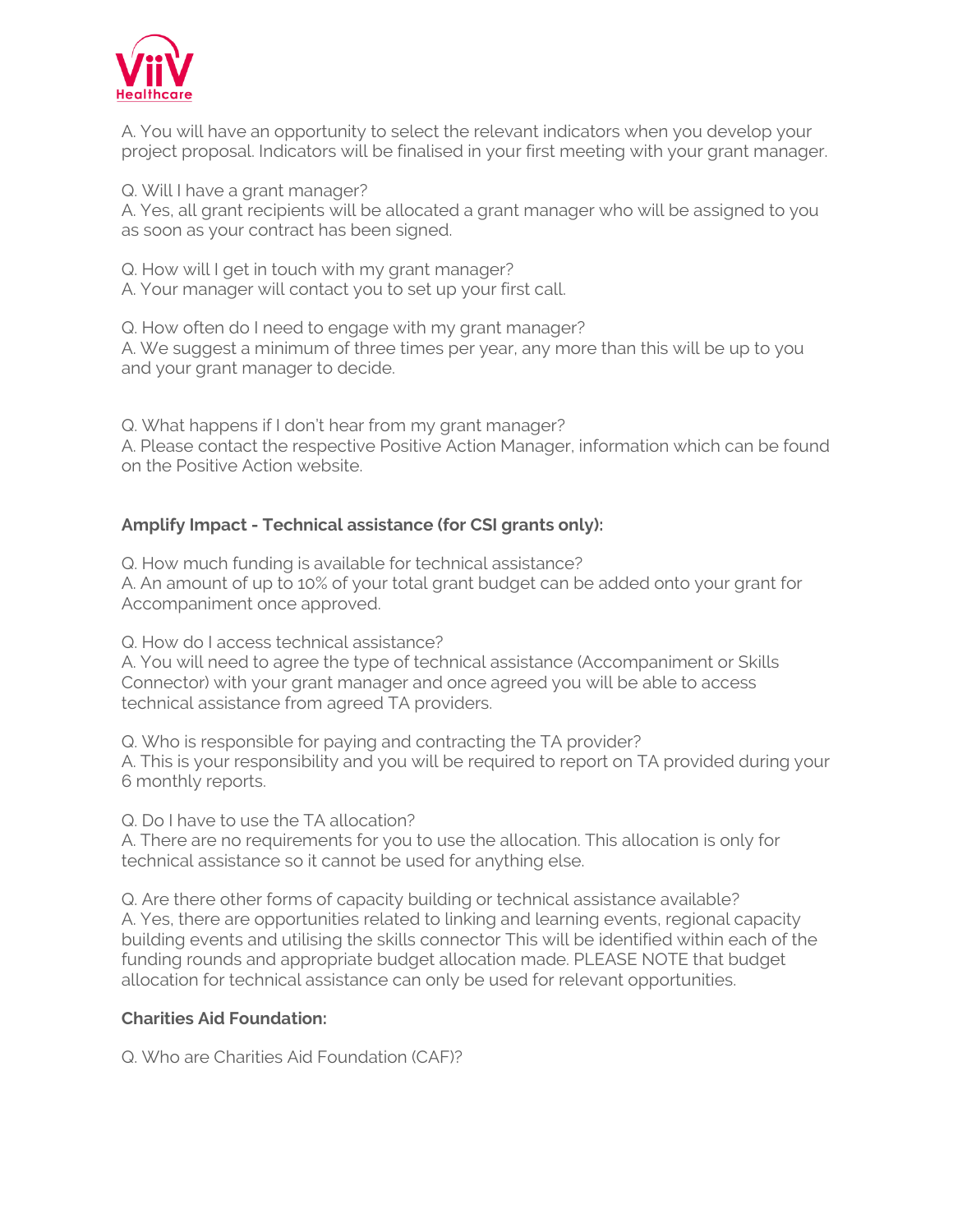

A. CAF are a non-profit organisation working with corporate and private clients in the UK to deliver philanthropic advice and financial services and products to enable giving. You can read more about CAF [here.](https://www.cafonline.org/about-us)

Q. What is the nature of the relationship between ViiV Healthcare and CAF? A. CAF are a separate organisation to ViiV Healthcare, however ViiV Healthcare partner with CAF in order to make payments to Positive Action Programme grantees. Project proposals are initially reviewed by both the Positive Action team and an external, independent Advisory Board. ViiV Healthcare then request that CAF conduct due diligence checks on the groups selected – a process referred to as "verification", then disburse payment once verification is completed successfully. All donations are subject to ViiV I Healthcare's instruction and CAF's subsequent approval.

#### Q. Why do CAF need to carry out this process?

A. CAF needs to ensure that all ViiV Healthcare's grants are used for charitable purposes as defined under the [UK Charities Act.](http://www.legislation.gov.uk/ukpga/2011/25/section/3/enacted) This includes ensuring that beneficiaries have charitable aims and objectives and that those funds will be used charitably even if the organisation ceases to exist. Whilst the global definitions and requirements of "charitable" differ from one country to another, CAF must review each organisation in accordance with UK Tax and Charity Laws.

As the funds will come from CAF, they need to ensure that all grants meet agreed guidance from the UK Government's Her Majesty's Revenue and Customs (HMRC). HMRC require CAF to obtain confirmation on how donations are used and as a result CAF will ask for a combined receipt and report for each donation made. Where larger levels of support are made CAF will ask grantees to provide independently audited financial reports detailing how the funds were used charitably.

CAF's due diligence verification process is undertaken to:

- Minimise risk
- Comply with UK law
- Prevent money laundering
- Prevent terrorist financing and other criminal activity (i.e., anti-bribery and corruption)
- Ensure funds are being used charitably as intended
- Ensure residual assets will be used for charitable purposes if the organisation is dissolved

Q. How will CAF carry out this process?

A. Your submitted application will initially be reviewed by the Positive Action team and an external, independent review Board. If successful, your application will then be shared with CAF to carry out their due diligence.

#### Q. What information will CAF need?

A. CAF will review your application and may then request you to submit an additional, due diligence focused application form through the online portal. This form will ask you to upload copies of the following documents that have been translated into **English:**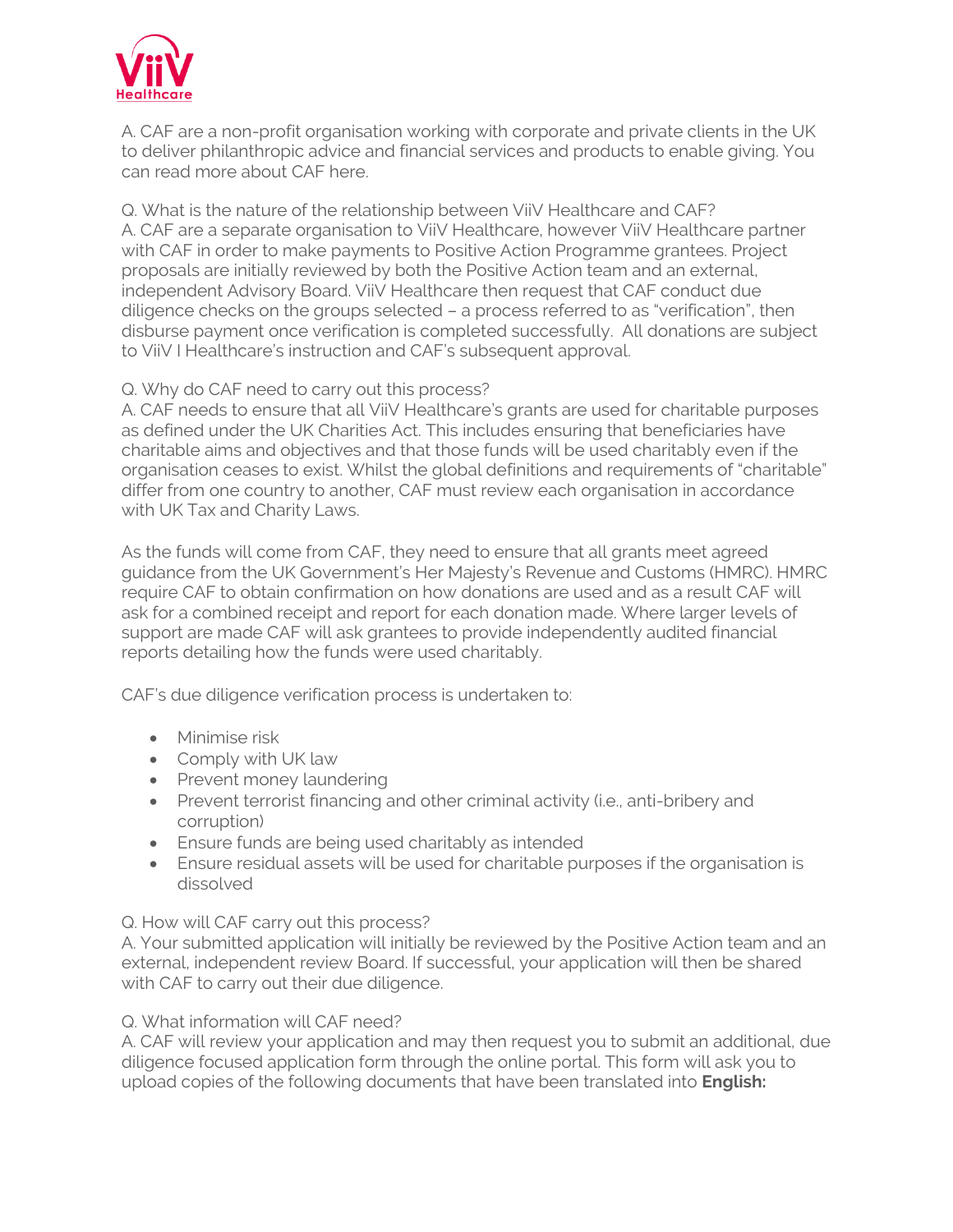

- A copy of your organisation's governing document e.g. Statutes, Trust Deed, Constitution, Memorandum and Articles of Association, Articles of Incorporation or By-laws etc.
- A governing document' is simply an official document which states the aims of your organisation and how it operates. In every case CAF would expect to see the aims/ objectives of the organisation and a dissolution clause in this (i.e. what happens to assets if the organisation is closed down). Depending on the organisation, the governing document also usually includes details about how many trustees/ board members they have, the powers of the organisation and states that they are not for profit.
- All organisations should have a governing document and they are usually referred to as: Statutes, Trust Deed, Constitution, Memorandum and Articles of Association, Articles of Incorporation or By-laws.
- A copy of your organisation's most recent annual report and audited accounts.
- Proof of your organisation's tax exemption and/or proof of registration as a charity or not for profit.
- If the funds are destined for a specific project, details of the project are required, a list of Trustees including names, date of birth and home addresses.

Once you've submitted the additional questions and documents, CAF's experts will review the documentation and provide a decision. Occasionally it may be necessary for CAF to ask for further clarification from your organisation before a decision is made – they will contact you via the email address quoted in your application so please monitor your emails closely to ensure that you can respond promptly to any requests and we can make payment to you as soon as possible.

CAF verifies an organisation based on all information presented. Key elements of the process focused on the size of the donation, the country in which your organisation / project is located, and the purpose of the donation.

Q. Why does CAF need information about Trustees, including dates of birth? A. CAF's due diligence verification checks may include requesting the full details of trustees and persons controlling the operations of the organisation. In the UK as a financial services provider, CAF are required to follow 'know your customer' legislation and guidance. This means that they need full names and date of births to effectively demonstrate that they have carried out the required due diligence verification on them. Dates of birth are required in order to clarify an individual's identity. All information supplied to CAF is treated as strictly confidential and is not shared or passed on to any other parties. For more information on CAF's data privacy policy please see here: [https://www.cafonline.org/privacy.](https://www.cafonline.org/privacy)

Q. How long will the verification process take?